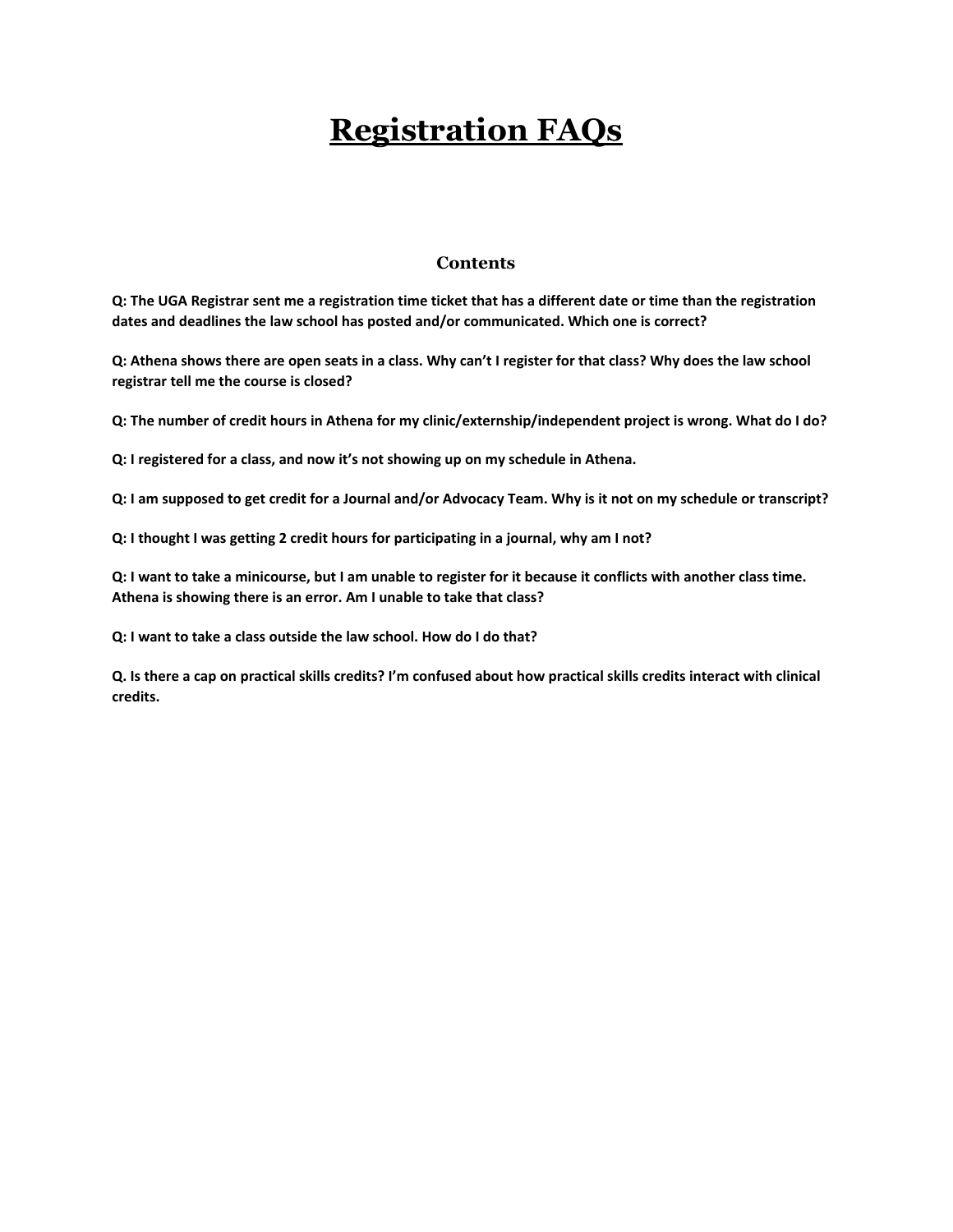#### <span id="page-1-0"></span>**Q: The UGA Registrar sent me a registration time ticket that has a different date or time than the registration dates and deadlines the law school has posted and/or communicated. Which one is correct?**

A: Please always adhere to the dates and times posted by the **law school**. These dates and deadlines are always posted on the [Class Schedules and Registration](http://www.law.uga.edu/class-schedules-registration) Page, and are communicated via email to the law student listservs. If you are confused or have any questions, please reach out to the law school registrar, Dr. Paula McBride.

#### <span id="page-1-1"></span>**Q: Athena shows there are open seats in a class. Why can't I register for that class? Why does the law school registrar tell me the course is closed?**

A: Open seats listed in Athena are not relevant or accurate for law school courses. The Law School uses point allocation, waitlists, and lotteries which are operated manually by the registrar. When there are changes to open/closed courses, we update the course list on the UGA Law website. That is the most up to date information.

There are many reasons why Athena may show open seats for a closed course. One of the most common is that as enrolled students drop it and students on the waitlist are contacted (but before they are able to register) Athena will show those dropped seats as open. We also have versions of the same JURI course with seats that must be held for MSL and LLM students. Those classes may show more open seats but those are not seats available to JD students. This is why we have to require "permission of department" to register, otherwise other students not on the waitlist could swoop in and take a seat not allocated for them.

Students on the waitlist get first priority if any enrolled student withdraws from the class. As students are pulled off the waitlist, we give them "permission of department" and allow them to enroll. If you are on the waitlist and a seat opens that is for you, we WILL contact you.

For more information about waitlists and lotteries, please see the Registration Guide for the semester you are registering (located on the [Class Schedules & Registration](http://www.law.uga.edu/class-schedules-registration) webpage and the JD Advising hub in the Portal).

### <span id="page-1-2"></span>**Q: The number of credit hours in Athena for my clinic/externship/independent project is wrong. What do I do?**

A: You must adjust the amount of credits in Athena. See [https://reg.uga.edu/enrollment-and](https://reg.uga.edu/enrollment-and-registration/registration/Adjusting_Credit_Hours_on_a_Variable_Hour_Course.pdf)registration/registration/Adjusting Credit Hours on a Variable Hour Course.pdf

# <span id="page-1-3"></span>**Q: I registered for a class, and now it's not showing up on my schedule in Athena.**

A: The most likely explanation is that you did not complete the registration process by pressing the "Add Class" button. Please try again, and make sure you *fully* complete the registration process. If the problem persists, then reach out to the registrar.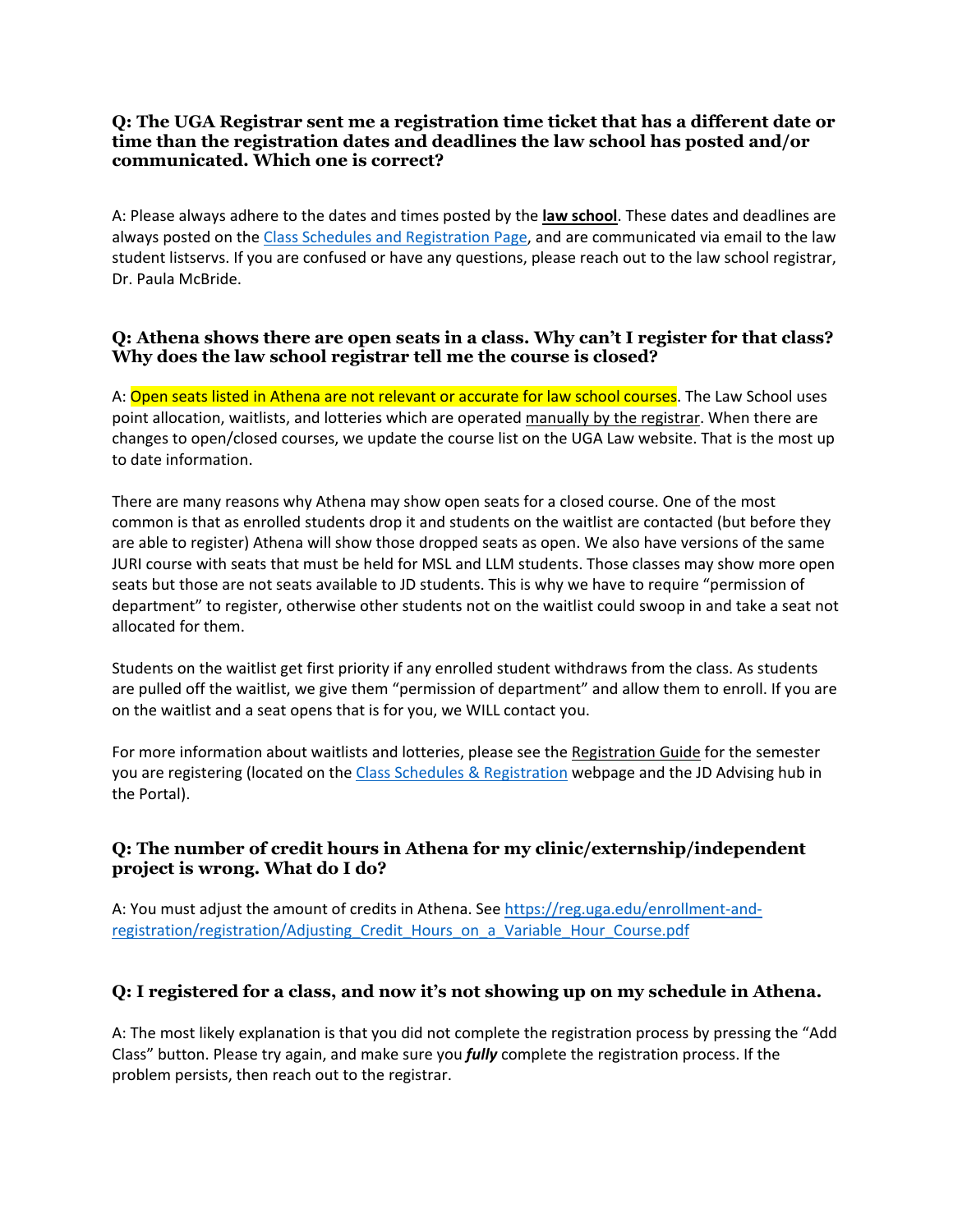### <span id="page-2-0"></span>**Q: I am supposed to get credit for a Journal and/or Advocacy Team. Why is it not on my schedule or transcript?**

A: You have to register in Athena for Journal and/or Advocacy Competition credits just like every other credit hour. The CRNs to register for journal credit are on the course list. The semester you add those credits will depend on what you are doing. Ask your Journal and/or Advocacy Team advisor about which semester you should take those credits. (Most journal students register for journal credit in the Spring of their 2L year.)

## <span id="page-2-1"></span>**Q: I thought I was getting 2 credit hours for participating in a journal, why am I not?**

A: You only can receive 2 credit hours ONCE during your two years participation on a journal. (I.e. Not 2 credit hours per semester, or 2 credit hours per year.) Typically, those credits are taken during the Spring of your 2L year. There are some circumstances which may require the credits to be taken in a different semester, but under no circumstance will any student receive more than 2 credit hours (total) towards their JD degree. For more information, see your specific Journal's handbook or reach out to your journal's executive board.

#### <span id="page-2-2"></span>**Q: I want to take a minicourse, but I am unable to register for it because it conflicts with another class time. Athena is showing there is an error. Am I unable to take that class?**

A: If there is a time conflict between a minicourse and another course, you can request approval for an override from the registrar's office. An override will allow you to register for both courses in Athena. This will only be approved if the time conflict is minimal. Minimal conflicts are conflicts that are isolated in time and scope, such as having to miss a single day from another class and still be within the absence policy of that course. A recurring conflict such as having to miss 5-10 minutes of a class over several days will NOT be approved.

# <span id="page-2-3"></span>**Q: I want to take a class outside the law school. How do I do that?**

A: Please look in [the student handbook for full instructions.](http://www.law.uga.edu/student-handbook-contents#courses-outside-the-law-school) Please note there is **not** a list of outside courses available. Students must find courses for themselves, then request permission from the Associate Dean for Academic Affairs (which is granted on a case by case basis).

### <span id="page-2-4"></span>**Q. Is there a cap on practical skills credits? I'm confused about how practical skills credits interact with clinical credits.**

A: There is no cap on credits in practical skills courses. All clinics and externships provide practical skills credits, but so do other courses and opportunities on the course list. Clinical Course credits and Practical Skills credits sometimes overlap, but are not the same thing. There **IS** a cap for clinical hours. No student may apply more than 16 hours of credit toward the J.D. degree with credits earned in any combination